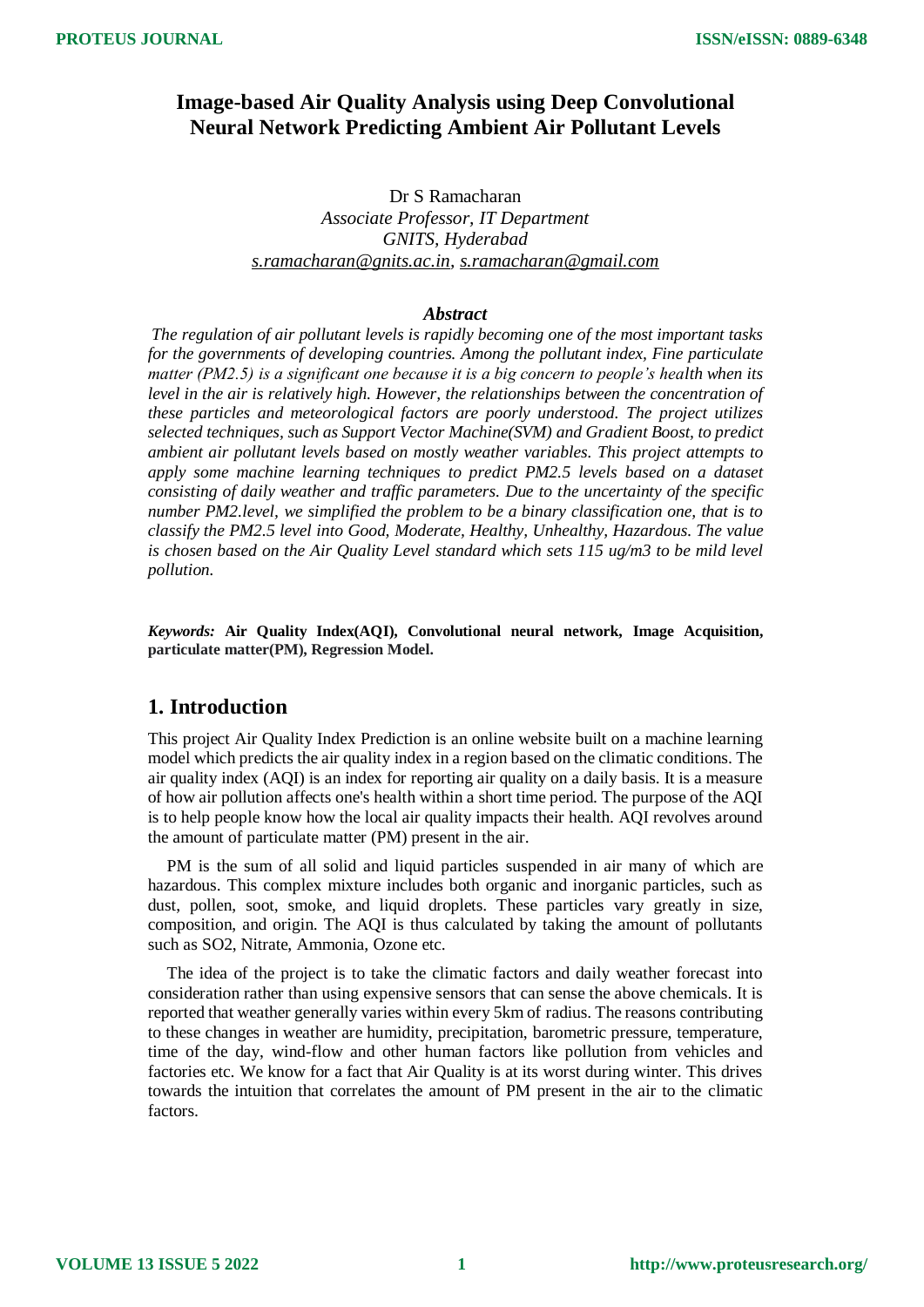## **A. Objectives**

- Predict AQI in a particular region given their climatic factors
- Achieve high accuracy using efficient Machine Learning Algorithms
- Innovative way to predict AOI
- Cost-Efficient method to calculate particulate matter in the air.
- Build a user friendly website to comprehend the air quality
- Easy and Efficient way that allows people to know the quality of air they breathe
- Sensitive people (who suffer from lung diseases, old and children) can be aware about their surroundings.

#### **B. Scope**

The objective of this system is to provide a cost efficient, user friendly website using Python-Django built on a highly efficient Machine Learning model fed with huge training data set and is well tested for high accuracy. This system enables the user to be aware of the surroundings and take precautions if the quality of the air worsens. The correlation between the weather/climatic conditions and the air quality serves as the foundation upon which the system is built.

### **C. Problem Definition**

The AQI website takes in the values of the selected features and runs the highly efficiently developed Machine Learning Model which was fed with accurate, reliable and huge data sets for both testing and training to give the value of PM2.5 present in the air. The PM2.5 value is estimated from the taken climatic factors and generates the hazard level. The hazard levels present are depicted below.



## **2. LITERATURE SURVEY**

Air pollution and air quality have been buzzwords since two decades. Increase in industrialisation, and concentration of greenhouse gases contributed to rise in global temperatures hence global warming. There has been heavy research going on how to find out how polluted air is and concentration of particulate matter in air using latest technologies like Big Data, Machine Learning, Artificial Intelligence etc.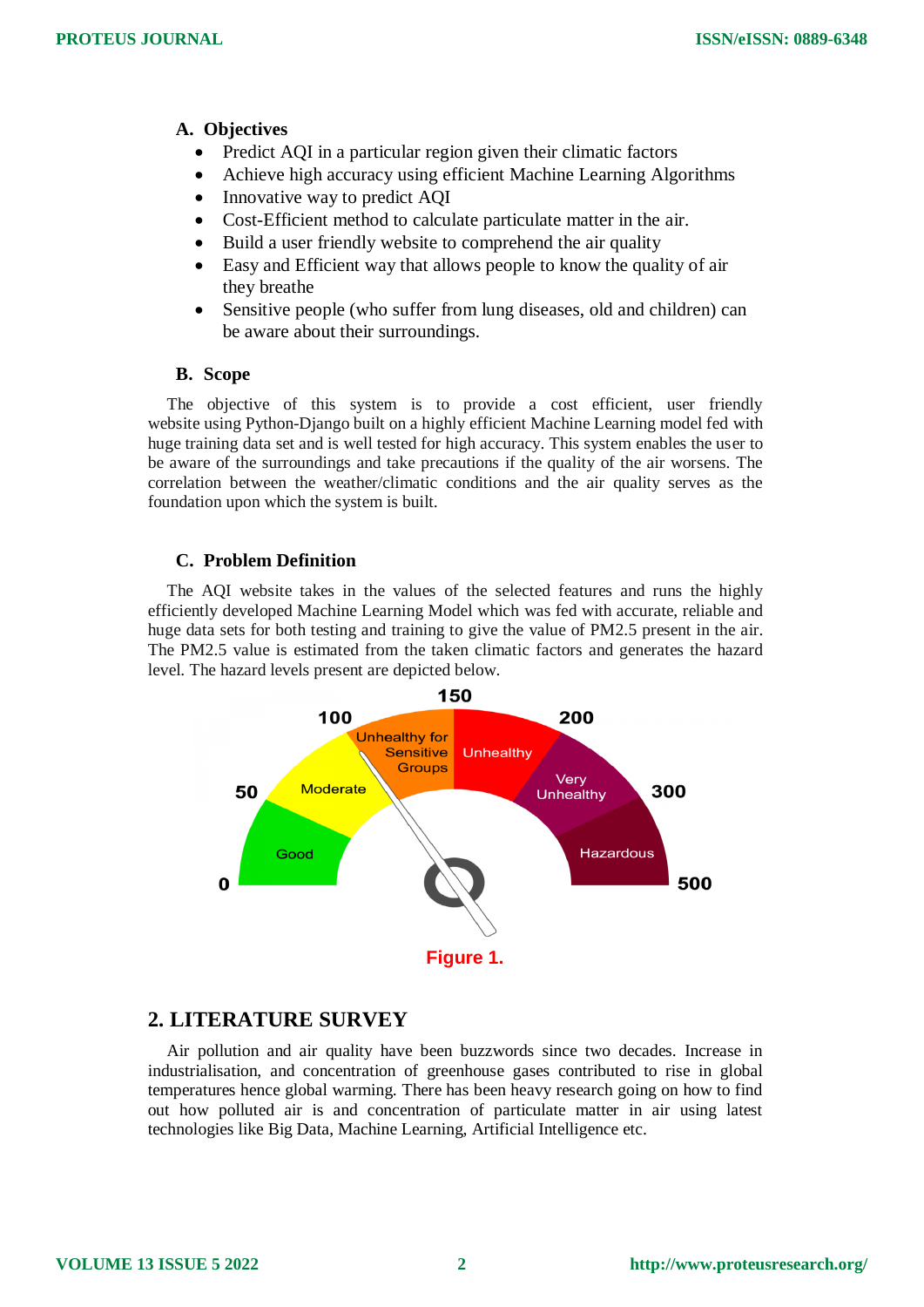An ensemble-based model of PM2.5 concentrations across the contiguous United States- an article published in the journal, Environment International, in September 2019 with PM2.5 estimated, the cross-validated R2 was 0.89. The above project used huge datasets with Satellite measurements, land-use terms, and many variables were predictors.

A Machine Learning Project - Image-based air quality analysis using deep convolutional neural network predicts the quality of air by analysing how clear the image is. The crossvalidated efficiency came out to be 92%.

### **2.1Existing Approaches/ System**

There are many existing systems to detect AQI using various algorithms like Support Vector Machine (SVM), CNN, and Gradient Boosting Algorithms. This Project tested all the machine learning algorithms on the data set and the best has been selected with almost 95% accuracy whereas most research papers we came across couldn't reach that accuracy. An excerpt from AIR QUALITY INDEX FORECASTING BASED ON SVM (published in IEEE, Nov, 2019) quotes "The experimental results improve that the proposed method has good AQI forecasting results, and the accuracy of the testing dataset is more than  $82.3\%$ ".

### **A. Drawbacks in Existing System**

- Huge amount of data to be fed to the model which comprises chemical composition of air and meteorological data.
- Image based CNN models could get affected due to bad lenses.
- Accuracy less than 90%.

#### B. **Motivation for Proposed System**

- This system takes only meteorological data into account for predicting AQI and doesn't need the chemical composition of pollutants which are rather expensive to obtain.
- The accuracy generated is pretty impressive compared to other algorithms priory used. The system generated 92% accuracy on the testing dataset.

## **3. Overall Description**

The Machine Learning concepts have great real-time applications in various fields. Environment field is one such exciting field to predict the situations based on the already available data. It can be of enormous use in Management of natural resources and precautionary steps.

1. **Input:** values for various parameters that are considered

2**. Regression Model**: Input values will be given to the regression model and the predicted value will be given to the output.

3. **Output:** PM2.5 level will be displayed along with the hazard level

#### **A. Product Functions:**

The system takes in the values for the selected features and classifies where the AQI falls under. The user should enter valid values (only positive numbers) then the system runs it on the XGBOOST Machine Learning Algorithm to give the PP2.5 value and the hazard level.

#### **B. Design Specification**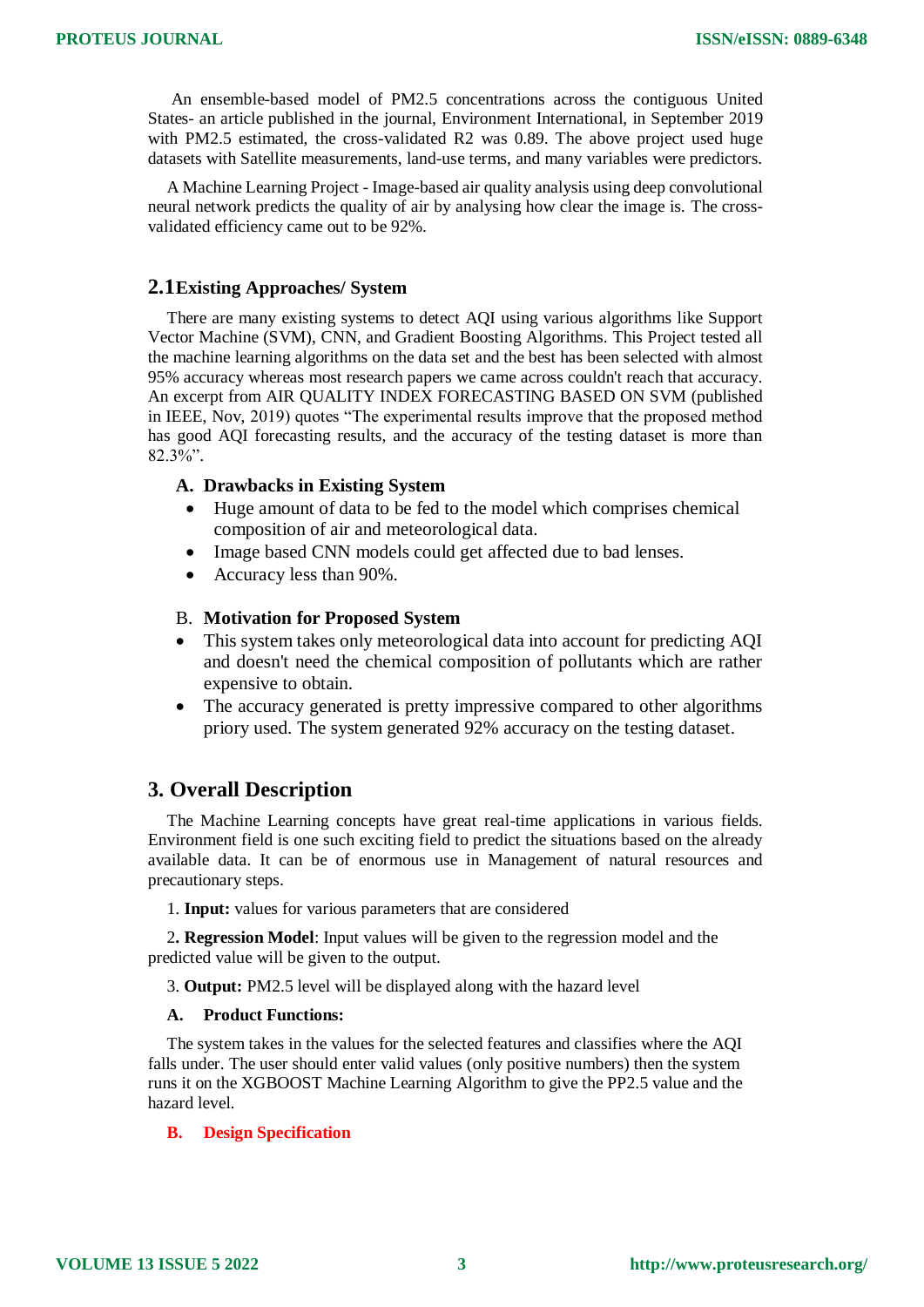|                                                  | +Analyze Values | 01                                                            | ادك<br>+Display PP value |
|--------------------------------------------------|-----------------|---------------------------------------------------------------|--------------------------|
|                                                  | △               |                                                               |                          |
|                                                  |                 |                                                               |                          |
|                                                  |                 |                                                               |                          |
| $\blacksquare$<br><b>Values</b><br>+Enter Values |                 | $\blacksquare$<br><b>Training Model</b><br>+Training Data Set |                          |

**Figure 2.**

# **4. Methodology**

The input test image is acquired and pre-processed in the next stage and then it is converted into array form for comparison. The selected database is properly segregated and pre-processed and then renamed into proper folders. The model is properly trained using CNN and then classification takes place. The comparison of the test image and the trained model take place followed by the display of the result. If there is a defect or disease in the plant the software displays the disease along with the remedy.









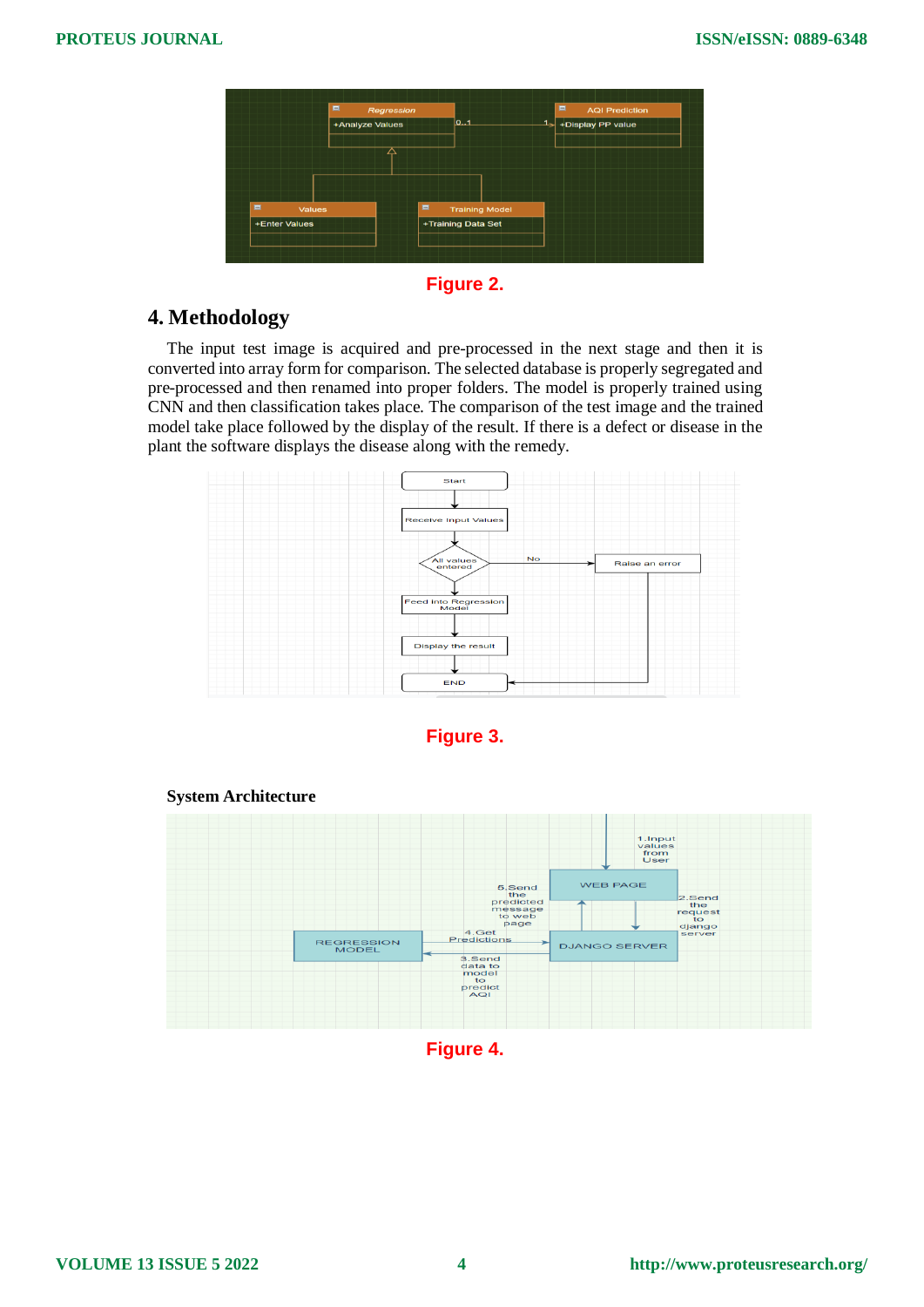## **5. Results and Conclusion A. Result Analysis / Performance Analysis**

Model Accuracy has been increased by increasing the number of epochs. Here we used 500 epochs. Finally got the accuracy of 96.6%.



#### **Figure 6.**

## **6. Conclusion & Future Scope**

An application of detecting the plant diseases and providing the necessary suggestions for the disease has been implemented. Hence the proposed objective was implemented on the cotton plant. The diseases specific to cotton plant were considered for testing of the algorithm. The experimental results indicate the proposed approach can recognize the diseases with a little computational effort. By this method, the plant diseases can be identified at the initial stage itself and the pest control tools can be used to solve pest problems while minimizing risks to people and the environment.

In order to improve disease identification rate at various stages, the training samples can be increased with the optimal features given as input conditions for disease identification